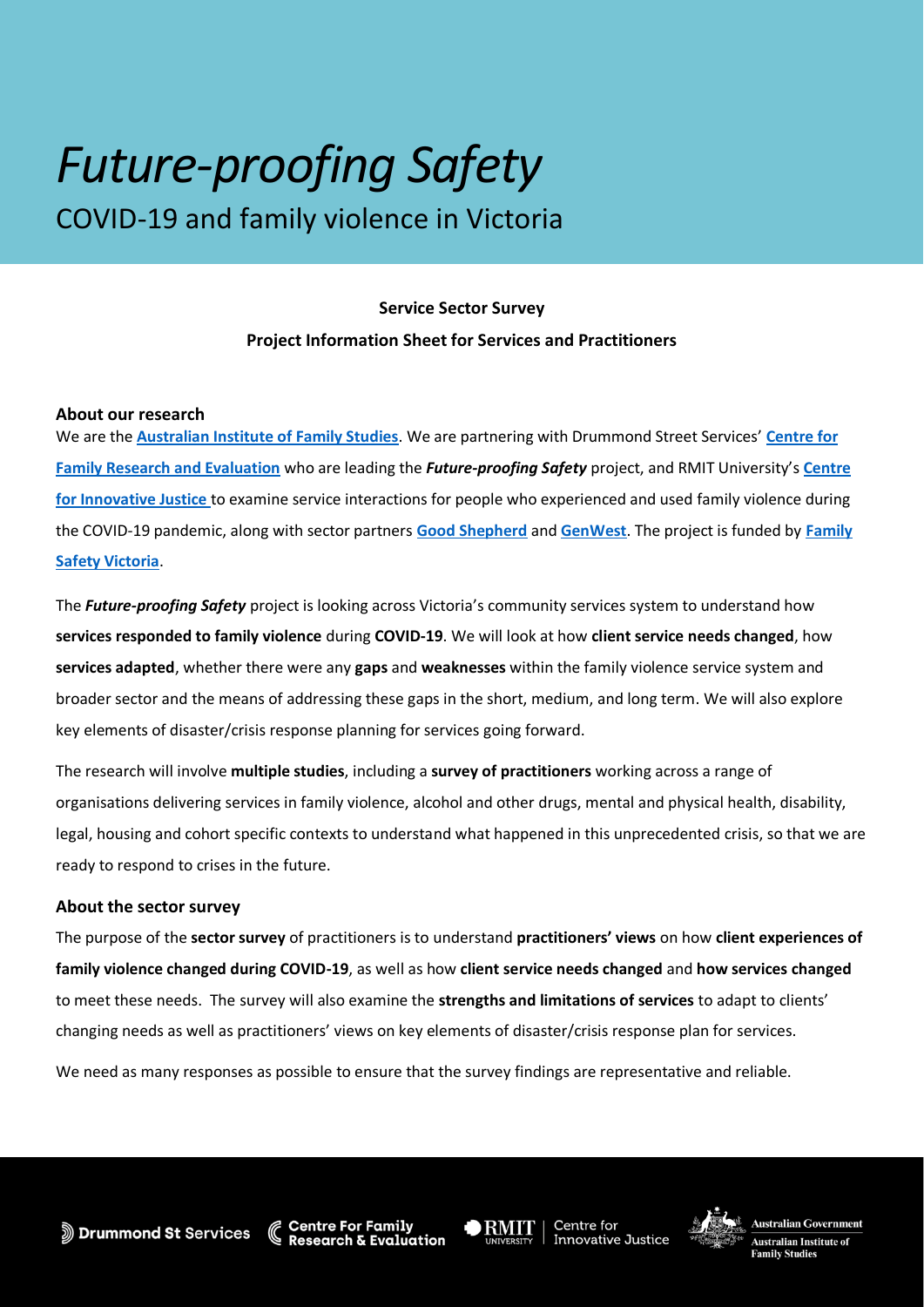#### **How to participate**

 All **practitioners** who have worked in the **community services system in Victoria** are invited to participate in this survey.

If you would like to participate, please **[open the online survey](https://surveys.aifs.gov.au/aifs/index.php/156128?lang=en)**.

#### **Your privacy and safety**

 We take your **privacy and personal security** very seriously, and **safeguards** are in place to protect it.

 Participation in this research is c**onfidential** and **completely voluntary.** Your decision to participate is **confidential**  and will not affect your professional relationships or entitlement to services in any way. You are free to **stop** the survey at any time, to not answer any questions, and to delete your answers prior to submitting your responses.

 Data collected in this research will be kept indefinitely and **held securely** in accordance with the *Privacy Act 1988*  (Cth), and the information you provide will not be used in any way that may identify you. You may access our privacy policy **[here.](https://aifs.gov.au/aifs-privacy-policy)** The survey will **not** collect **any information identifying you**. Survey data collected via the sector survey will be **securely stored** on AIFS cloud services, with access only permitted for authorised researchers and required AIFS staff.

#### **Contacts**

 The research is being conducted by the Institute's Family Law, Family Violence and Elder Abuse Research Team. If you would like to speak to a member of the team, please call **1800 720 142** or email us at **[futureproofingsafety@aifs.gov.au](mailto:futureproofingsafety@aifs.gov.au)**. If you have a concern relating to the project ethics, please contact the AIFS Ethics Committee Secretariat via **[ethics-secretariat@aifs.gov.au](mailto:ethics-secretariat@aifs.gov.au) or 03 9214 7888**.

#### **Publication**

 The final research report and any accompanying publications will be available on the **AIFS [website](https://aifs.gov.au/)**, as well as the websites of our research partners, Drummond Street Services' **[Centre for Family Research and Evaluation](https://cfre.org.au/)** and RMIT  University's **[Centre for Innovative Justice](https://cij.org.au/)**.

#### **About the Australian Institute of Family Studies**

 The Australian Institute of Family Studies is based in Melbourne. It is an independent statutory agency, established by the Commonwealth Government in 1980. The Institute aims to help in the development of better policies for the future of Australian families. More detailed information about the Institute can be obtained from our **[website](https://aifs.gov.au/)**.

 $E$ valuation



• **RMIT** I Centre for Centre for **Australian Government**<br>Innovative Justice <sup>•</sup> <sup>•</sup> • **Australian Institute of** 



2